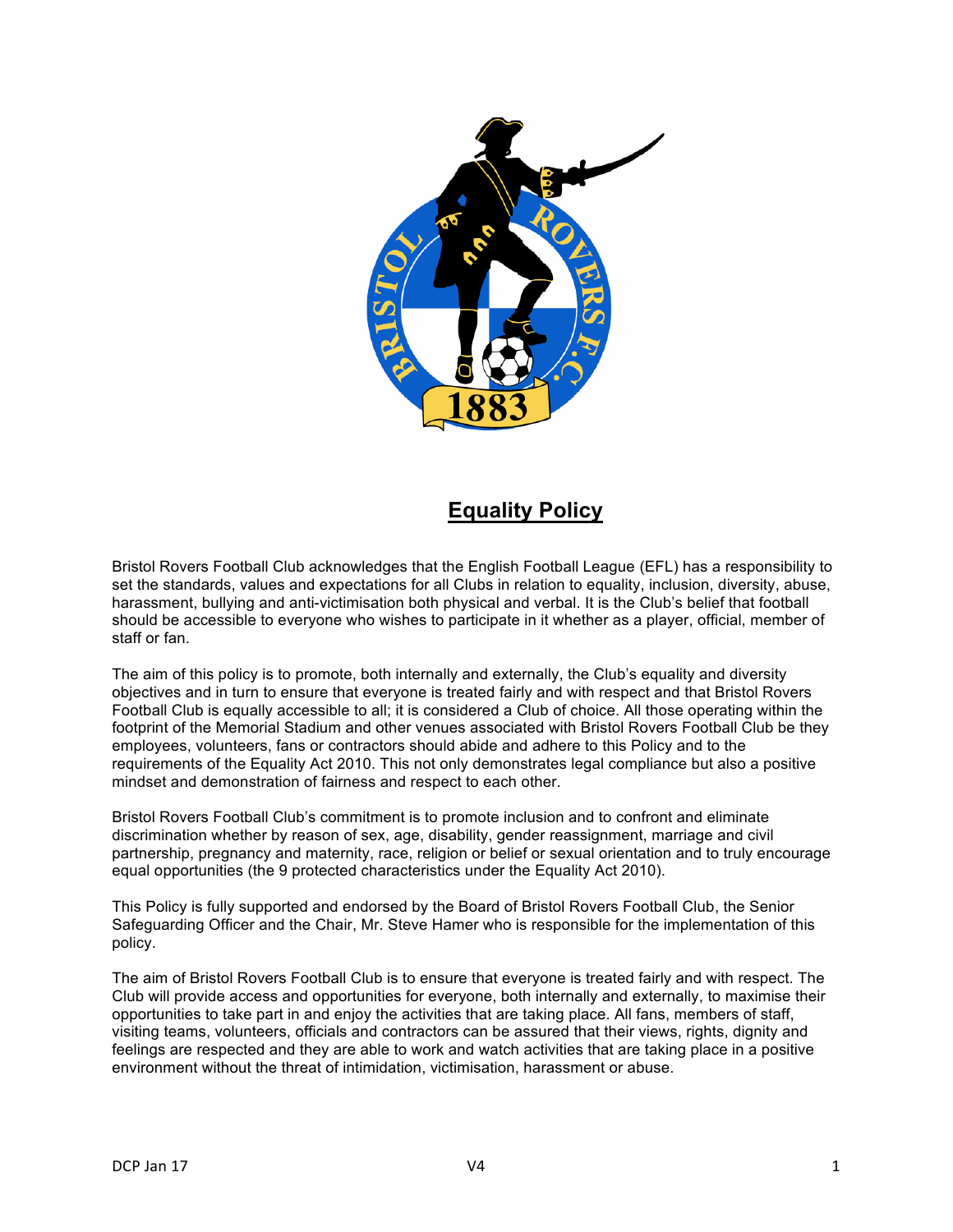## **Complaints and compliance**

Bristol Rovers Football Club treats all forms of discriminatory behaviour (the list below is not exhaustive) as unacceptable and wishes to ensure that individuals and groups are able to raise any grievances or complaints relating to such behaviour without fear of being adversely affected or subsequently victimised. Appropriate disciplinary action will be taken against any employee, volunteer, fan or contractor who is found, after a fair and full investigation, to have breached this policy.

## **Positive Action and Training**

Bristol Rovers Football Club is committed to supporting the EFL's Code of Practice and to demonstrate its wish to comply and so will commit to a programme of raising awareness and education. It will also investigate concerns and if necessary apply proportionate sanctions plus it will seek to promote role models and widen the understanding of diversity issues throughout the Club and the wider surrounding communities all in an effort to promote inclusion and eradicate discrimination and victimisation within the football family.

This Equality Policy will be reviewed and updated on an annual basis or sooner if required.